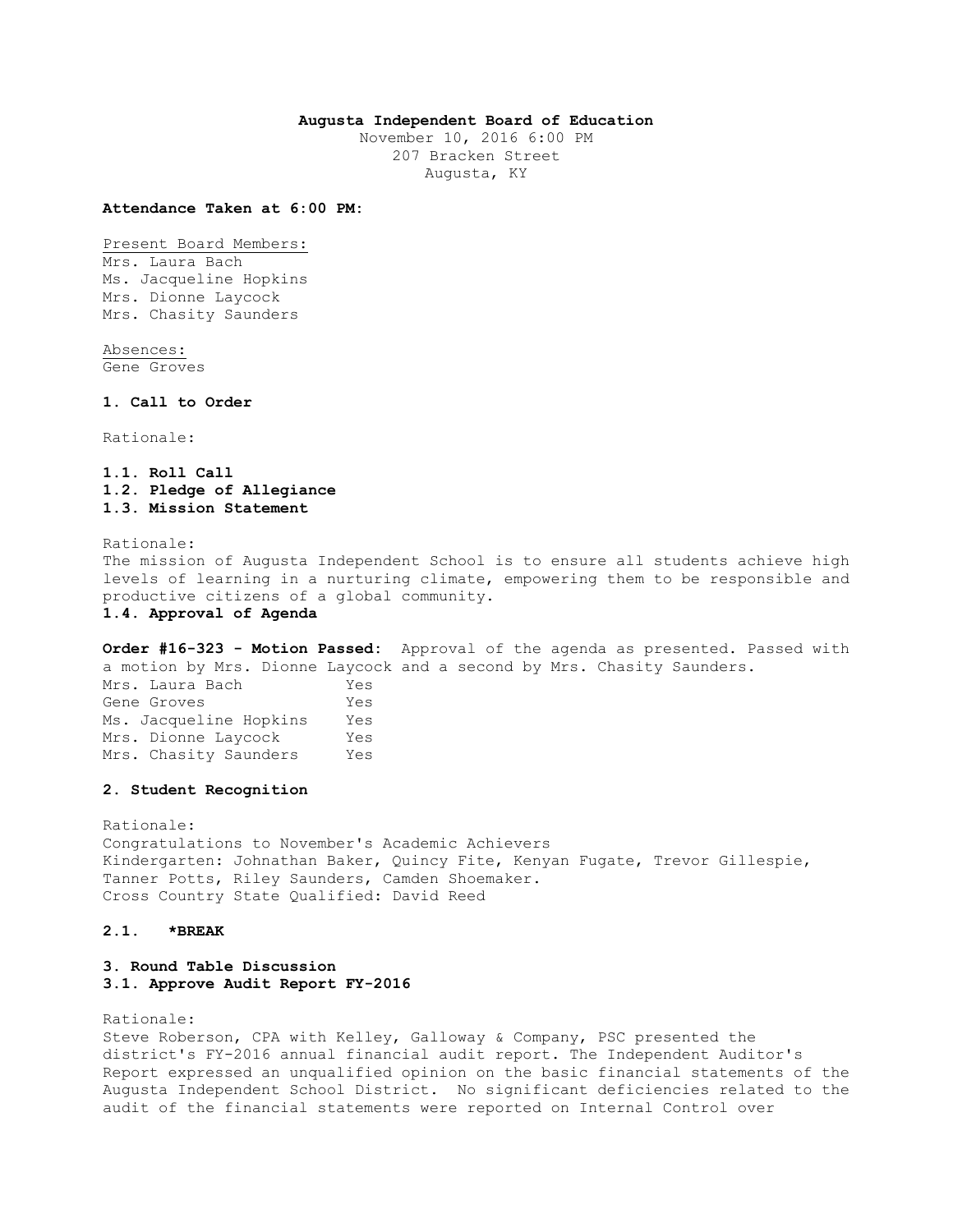Financial Reporting and on Compliance and other matters based on an audit of financial statements performed in accordance with government auditing standards. No instances of noncompliance material to the financial statements of the Augusta Independent School district were disclosed during the audit and no significant deficiencies relating to the audit of the major federal award programs were reported. Mr. Roberson praised the district and school for financial accounting and management. Mr. Roberson informed board members of a GASB 68 requirement for districts to record their district's KTRS liability which equates over \$4,000,000 for Augusta Independent. He stated there is no payment requirement, only to record the liability in the audit report.

**Order #16-324 - Motion Passed:** Approve the Audit Report for FY-2016 passed with a motion by Ms. Jacqueline Hopkins and a second by Mrs. Dionne Laycock. Mrs. Laura Bach Yes Gene Groves **Absent** Ms. Jacqueline Hopkins Yes Mrs. Dionne Laycock Yes Mrs. Chasity Saunders Yes

#### **3.2. Principal's Report/Student Achievement**

Rationale: Principal, Robin Kelsch reported K-PREP data review yielded an increase from an overall score of 68.0 to 68.2 to the school's College and Career Ready (CCR) score.

The board members were informed of the attendance incentive plan for the second quarter and plans to have a week long attendance competition with Robertson County.

Mr. Kelsch reported he would fulfill duties this season as Head Girls' Basketball Coach replacing Terry Bray after recent health problems.

#### **3.3. Approve Monthly Budget**

Rationale:

The general fund revenue receipts through October totaled approximately \$461,000. SEEK funding accounted for \$415,000. The district collected nearly \$28,000 in utility taxes, \$5,700 in motor vehicle taxes, \$1,500 in PSC taxes, and \$1,300 in delinquent property taxes. Tuition generated \$1,500, while \$4,000 was received in Medicaid reimbursement. The Fitness Center has collected almost \$300 in dues. Expenditures through the first four months were approximately \$451,000, about \$12,000 less than through the same period last year. Receipts exceed expenditures by about \$10,000 after four months. The school budget for the fiscal year is \$19,750. Approximately \$6,000 has been spent, with another \$700 obligated. Copying and printing costs totaled \$2,800, technology supplies totaled \$1,140, and general supply expenses totaled \$900, while dues and fees accounted for \$875. The maintenance budget expenses totaled \$86,000 after October. Expenses included \$29,400 for property insurance, nearly \$25,400 on salaries and benefits, \$21,700 on utilities and services, \$4,000 on general supplies, \$3,900 on repairs and professional services, and \$1,500 on equipment. 35% of the maintenance budget has been utilized. Through October, transportation budget costs were approximately \$25,800. \$13,600 has been expended on salaries and benefits, \$5,200 was expended on fleet insurance, \$3,700 on repair parts, \$2,500 on diesel fuel, and \$700 on supplies/services/fees. 26% of the transportation budget has been utilized. The special revenue grant funding is on target with regards to the budget for current year grants.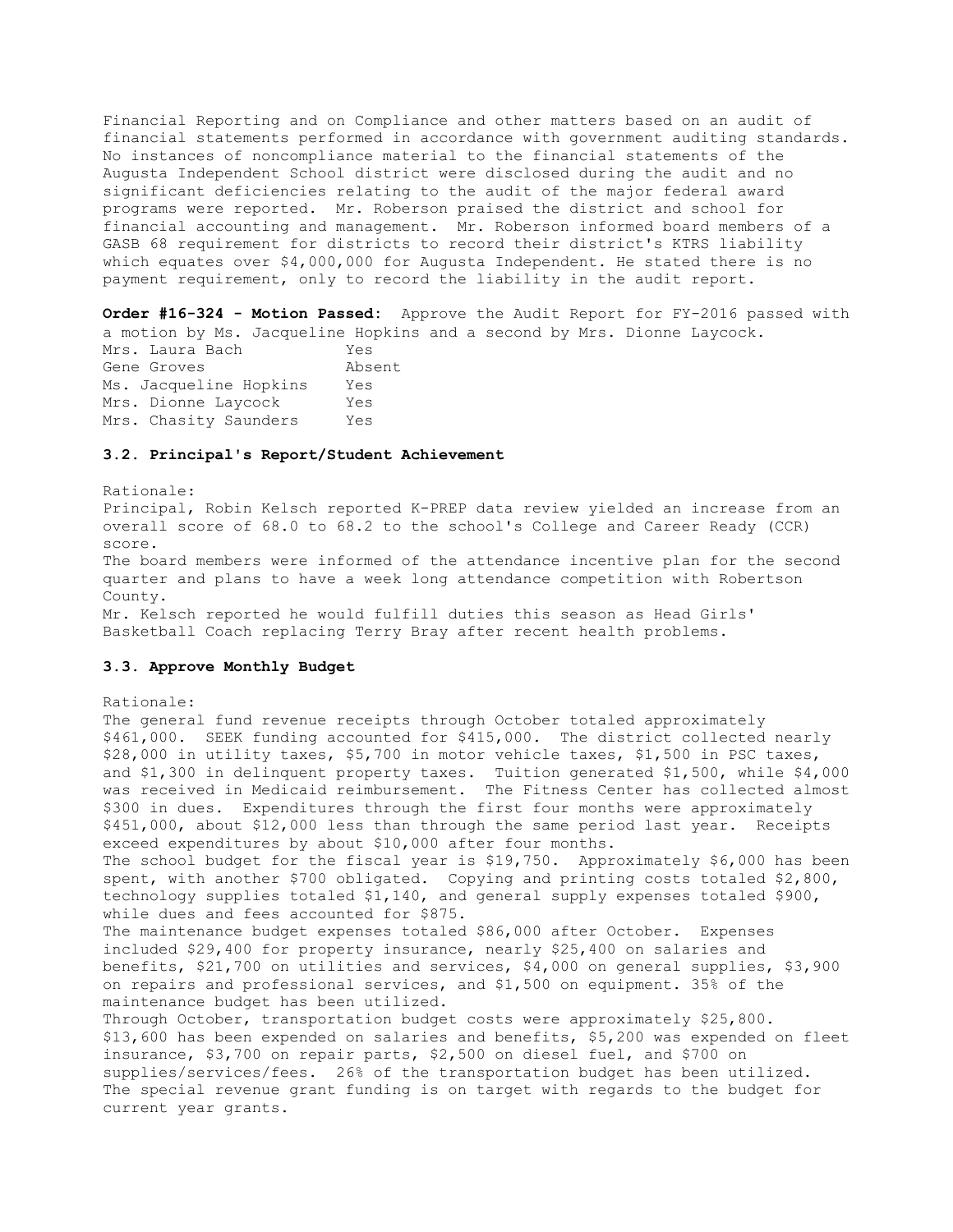Food service receipts totaled approximately \$42,800 through October. \$35,500 was received for federal program reimbursement, while \$7,200 was from local revenue sources. Expenditures through October totaled \$46,600. \$20,000 was for salaries and benefits, while \$26,800 has been expended on food and supplies. Expenditures were nearly equal through the same period last year. The current food service balance is -\$3,796. (Last month ended at -\$4,630.) Furthermore, Mr. Litteral explained the perpetual receipts and expenditures for food and supplies makes the fund balance skewed and the actual food service fund balance was approximately \$1,500. He stated this will be reflected on future reports. Ms. McCane reported the district was overpaid \$4,604 for participation in the FY2015 Direct Service Medicaid billing due to an internal error that has been corrected. She stated the amount owed to Medicaid would be withheld on future claims until the payback has been completed.

**Order #16-325 - Motion Passed:** Approve Monthly Budget Report passed with a motion by Mrs. Chasity Saunders and a second by Mrs. Dionne Laycock. Mrs. Laura Bach Yes Gene Groves Absent Ms. Jacqueline Hopkins Yes Mrs. Dionne Laycock Yes Mrs. Chasity Saunders Yes

### **3.4. Approve Monthly Facilities Report**

#### Rationale:

The Energy Management Report on energy consumption through the September billing period compares the district's current monthly usage to the 3-year historical average baseline usage for the same month. During September, the district had a decrease in energy consumption of 43,702 kBTU (22.5%) which avoided approximately \$611 in energy charges. Through September-YTD, the district has used 17,614 (\$1,568) fewer kilowatt-hours (kWh) and 300 (\$285) CCF less of natural gas for a 1st quarter savings of approximately \$1,853. The weather data report for Bracken County helps to explain why utility bills are higher or lower in some months as compared to the same months in previous years.

Monthly Maintenance:

- Gym Floor refinished
- Boiler inspection in preparation for winter
- AC unit repaired in front lobby
- Ice Machine repaired in teacher's lounge
- New gym light has been ordered and should arrive in the couple of weeks. RJ Construction will be in charge of installation.
- Fire extinguishers were recharged and outdated extinguishers replaced

Energy Efficient Lighting Update:

 50 light fixtures have been completed and 55 remaining. The installer will be working on Election Day and anticipates completion.

Local Planning Committee Update:

 The LPC Committee has been established and a waiver approved by the Education Commissioner for out-of-district members. Furthermore, G. Scott & Associates, Architects has completed a compilation of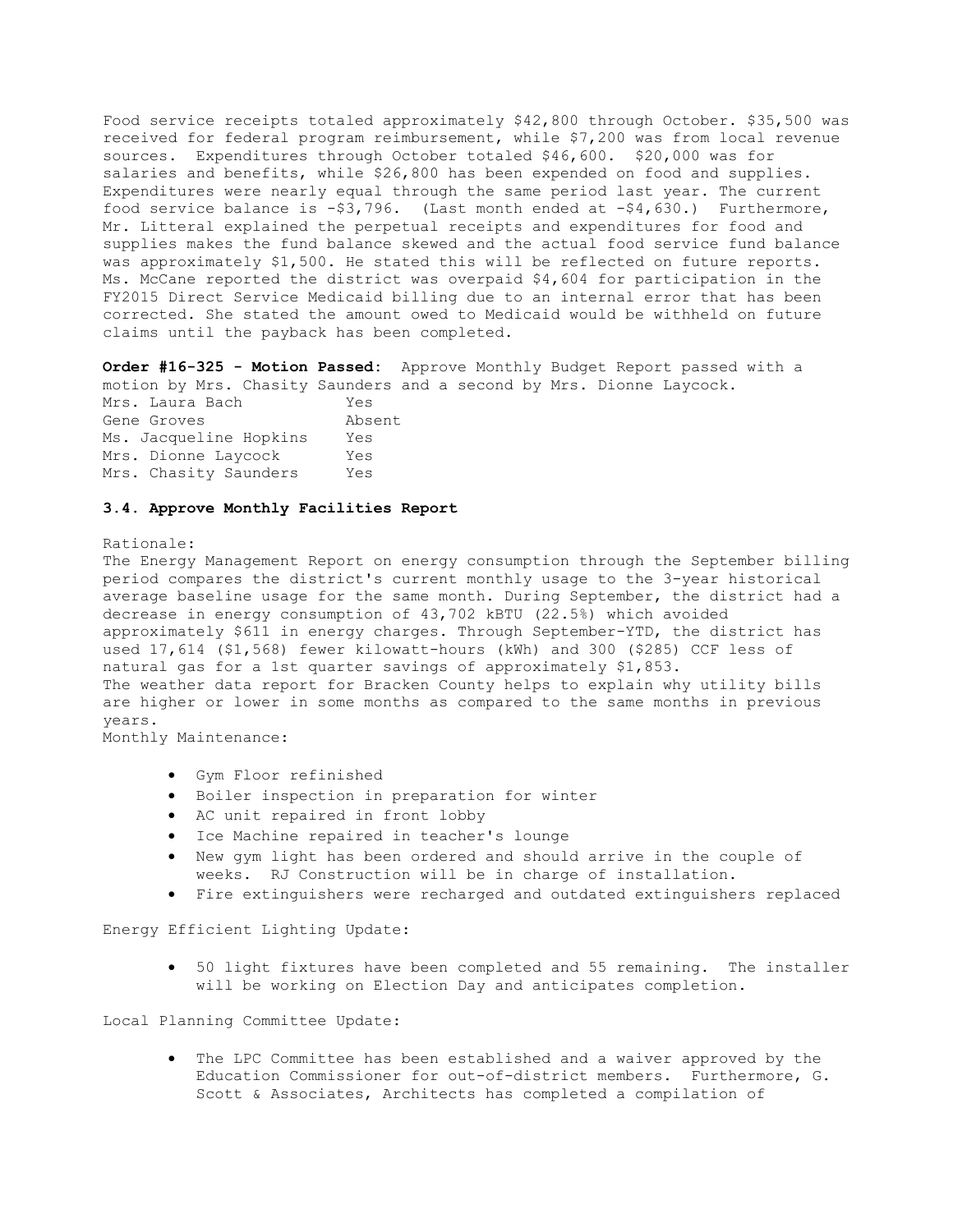inventory and basic building information. A building walk through will be conducted to determine renovation work in the next few weeks. Afterwards, the first LPC meeting will be scheduled. The District Facilities Plan will be completed by April 2017.

**Order #16-326 - Motion Passed:** Approve the Monthly Facilities Report passed with a motion by Mrs. Dionne Laycock and a second by Ms. Jacqueline Hopkins. Mrs. Laura Bach Yes Gene Groves Absent Ms. Jacqueline Hopkins Yes Mrs. Dionne Laycock Yes Mrs. Chasity Saunders Yes

#### **3.5. Approve FY-2017 KETS Offer of Assistance**

Rationale:

Superintendent McCane recommended the board approve the FY-2017 KETS Offer of Assistance in the amount of \$2,154 which required an equal match by the Board of Education. The funds support the Technology Education Funding Program and offered from the School Facilities Construction Commission (SFCC). Technology Director, Tim Litteral reported a wireless project to add six access points was underway totaling \$9,667. He said E-rate funding covered \$8,200 of the project and KETS money would fund the remaining expenses.

**Order #16-327 - Motion Passed:** Approve FY-2017 KETS Offer of Assistance passed with a motion by Mrs. Chasity Saunders and a second by Mrs. Dionne Laycock. Mrs. Laura Bach Yes Gene Groves **Absent** Ms. Jacqueline Hopkins Yes Mrs. Dionne Laycock Yes Mrs. Chasity Saunders Yes

### **3.6. Approve Board Member Absences**

Rationale: Due to serious illness, board member Gene Groves was hospitalized with serious health conditions. Superintendent McCane stated the board needed to approve the absences including; October 20th (Board Team Work Session 4-6 p.m. and Special Called Board Meeting 6 p.m.) and November 10th (Board Team Work Session 4-6 p.m. and Regular Board Meeting 6 p.m.)

**Order #16-328 - Motion Passed:** Approve Board Member Absences passed with a motion by Ms. Jacqueline Hopkins and a second by Mrs. Dionne Laycock.

| Mrs. Laura Bach        | Yes    |
|------------------------|--------|
| Gene Groves            | Absent |
| Ms. Jacqueline Hopkins | Yes    |
| Mrs. Dionne Laycock    | Yes    |
| Mrs. Chasity Saunders  | Yes    |

### **4. Communications**

#### **4.1. Superintendent's Report**

Rationale: Superintendent McCane reported the Augusta Independent Educational Foundation, Inc. was informed by the Hayswood Foundation their bylaws were amended,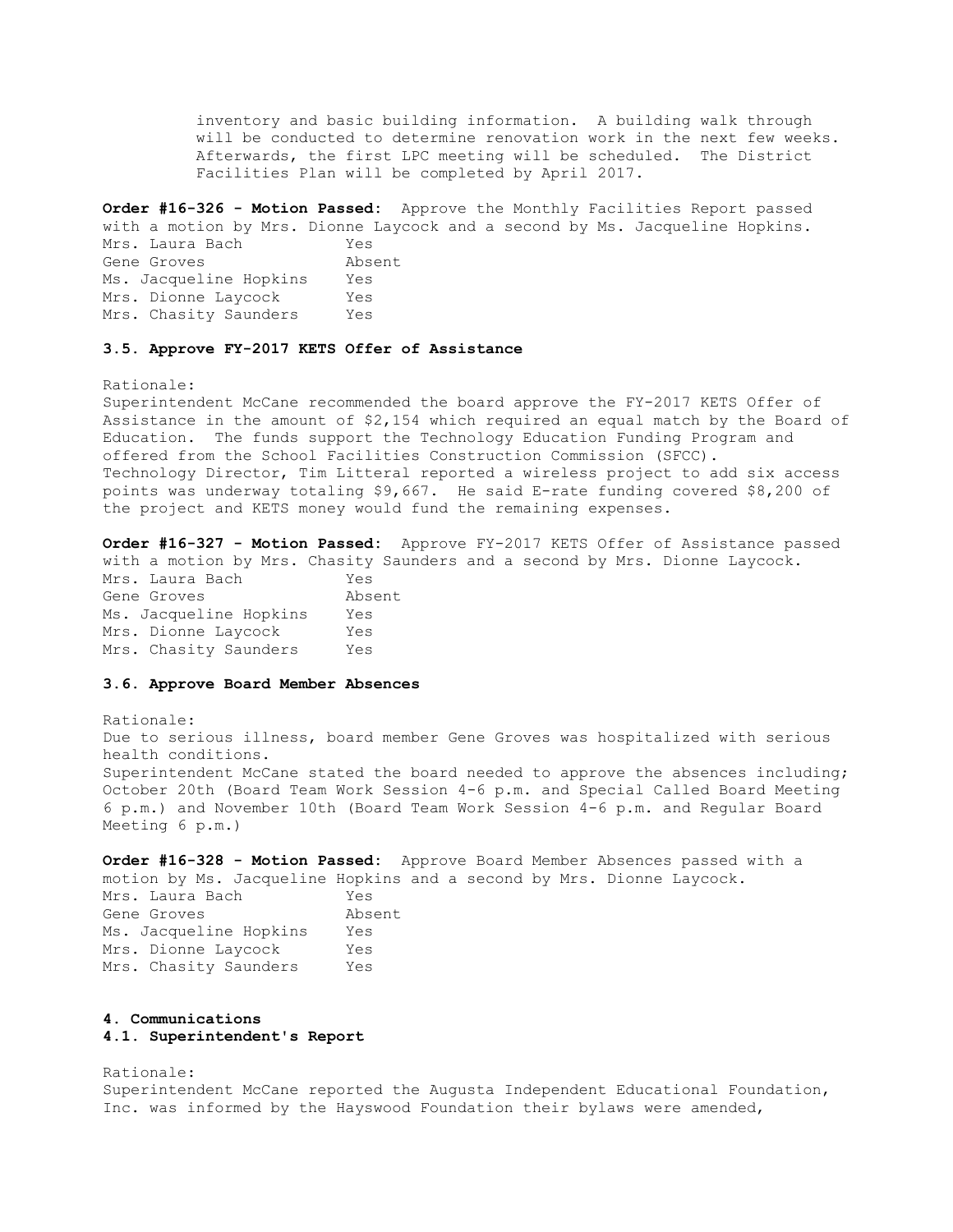therefore, funding would no longer be granted to non-profit organizations affiliated with public schools. Furthermore, the district applied for a 21st Century Learning Community Center grant and awards would be announced in January. The board learned increased enrollment positively impacted the district's Growth Factor Report with an overall gain of 15.632 or 6.6% increase compared to the previous year, according to Superintendent McCane. She stated SEEK funding is calculated based on this report and good news for the district. Superintendent McCane reported more good news to board members including; satisfactory food service and Medicaid audits. October Attendance: 96.62% and Overall: 96.8% Enrollment: P-12: 294 and K-12: 275

### **4.2. Superintendent Professional Growth and Effective System Update**

Rationale: Superintendent McCane presented to the board, a quarterly summary of evidence for each of the seven standards as part of the continuous evaluation process.

# **4.3. Citizens 4.4. Board Members**

Rationale: Board member, Dionne Laycock expressed concerns regarding varsity jackets being purchased for seniors and recommended they be purchased as sophomores. Principal Kelsch stated that has been the practice for the last several years and he would follow-up with the athletic department to ensure that practice was in place.

### **5. Business and Consent**

**Order #16-329 - Motion Passed:** Approval of the Business and Consent items as presented passed with a motion by Mrs. Chasity Saunders and a second by Mrs. Dionne Laycock.

| Mrs. Laura Bach        | Yes    |
|------------------------|--------|
| Gene Groves            | Absent |
| Ms. Jacqueline Hopkins | Yes    |
| Mrs. Dionne Laycock    | Yes    |
| Mrs. Chasity Saunders  | Yes    |

- **5.1. Approve Previous Meeting Minutes**
- **5.2. Approve Trip Requests**
- **5.3. Approve Donations**
- **5.4. Approve Surplus Computers**